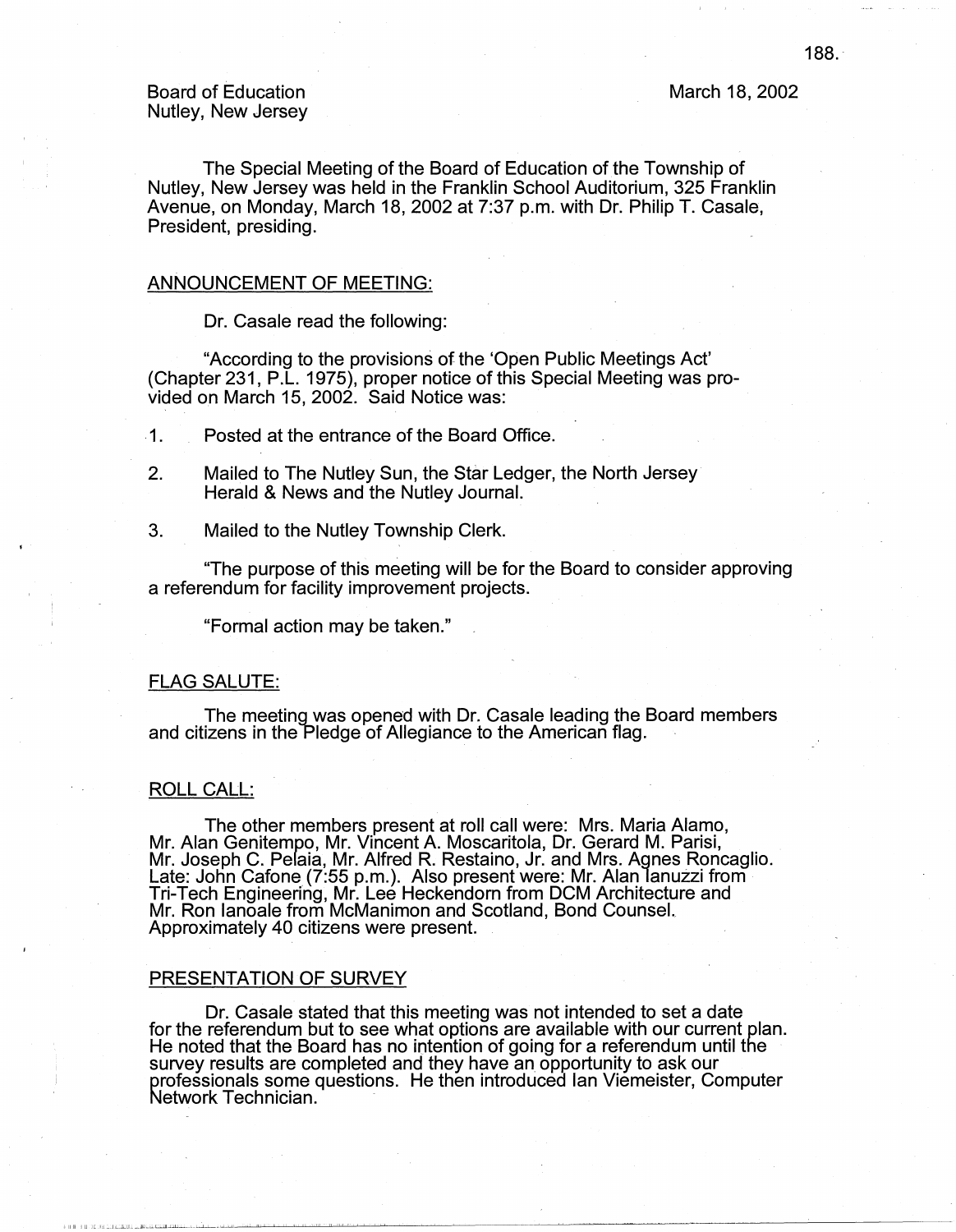Mr. Viemeister explained in detail how he came up with the following results of the survey:

| 38% | Yes       |
|-----|-----------|
| 43% | No        |
| 19% | Undecided |
|     |           |

He said that out of the nearly 12,000 surveys sent out, the percentages were calculated from the 2,293 surveys returned.

Mr. Presuto, Technology Coordinator, said that the comments from the surveys will be available in approximately a month. He also stated that the results will be provided in graph form.

Mr. Pelaia asked that the results of the survey be put on the web site.

A lengthy discussion ensued among all Board members, Dr. Serafino and Mr. Sincaglia regarding the referendum date, the projects themselves and the bond terms. During the conversation Mr. Heckendorn and Mr. lanoale were called upon for their professional opinion. It was agreed by all, that September would be the next date to go out for a referendum.

### HEARING OF CITIZENS:

Jack Magnifico. 25 Chestnut Street, said that he attributes the poor return of the surveys due to lack of understanding. He suggested that communication be enhanced between the Board and the community.

Kathy Rempusheski, 525 Kingsland Street, stated that she feels the referendum has to be marketed better and suggested hiring a public relations firm.

Dr. Casale stated that what needs to be corrected is how we get information out to the public. He noted that does not necessarily mean hiring a public relations firm.

Lori Wiedman. 28 Stanley Avenue, suggested that the money put aside for the security system, which is now in the referendum, be used for marketing purposes.

Mr. Moscaritola said there must have been a misunderstanding because there was never any money put aside for a security system.

There was a discussion regarding the security system by Mr. Moscaritola, Dr. Casale, Mr. Sincaglia and Dr. Parisi.

Gretta Lyden, 40 Hillside Avenue, said she cannot emphasize enough how important it is to communicate why each improvement is necessary. She thinks the money is not the main issue. She feels it is important to document the overcrowding in the schools with either a video or photographs.

Dr. Casale said that there is a video being made by the high school students.

March 18, 2002

189.